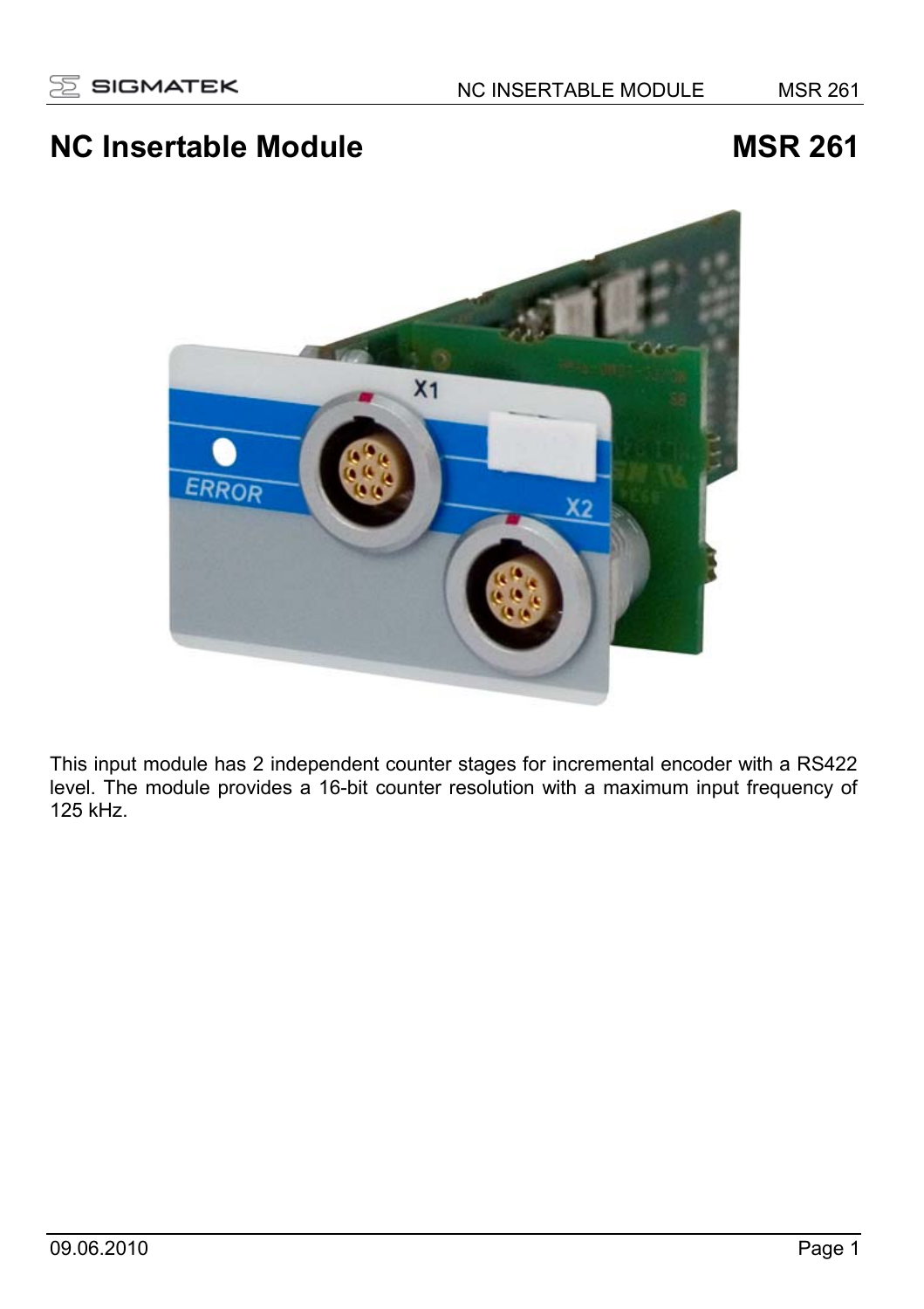## **Technical Data**

#### **Incremental encoder connection**

| Number of channels | 2                                                                                                |
|--------------------|--------------------------------------------------------------------------------------------------|
| Input signals      | Incremental encoder signals (A, /A, B, /B, R, /R)<br>RS422 level with a 150 $\Omega$ termination |
| Input frequency    | Maximum 125 kHz                                                                                  |
| Counter frequency  | Maximum 500 kHz                                                                                  |
| Signal evaluation  | 4X                                                                                               |
| Counter resolution | 16 bits                                                                                          |

#### **Output voltage**

| Output voltage               | +5 V / Short circuit protected<br>$4.5 V - 5.5 V / 0.1 A$<br>$4.0 V - 5.5 V / 0.2 A$ |
|------------------------------|--------------------------------------------------------------------------------------|
| Total current 5 V per module | 400 mA                                                                               |
| Total current 5 V per base   | 1.6 A                                                                                |
| Total current 5 V per system | 3 A                                                                                  |

#### **CAUTION: An external supply cannot be connected, rather the modules power supply MUST be used!**

#### **Miscellaneous**

| Article number   | 18-001-261 |
|------------------|------------|
| Hardware version | ۰. ۸       |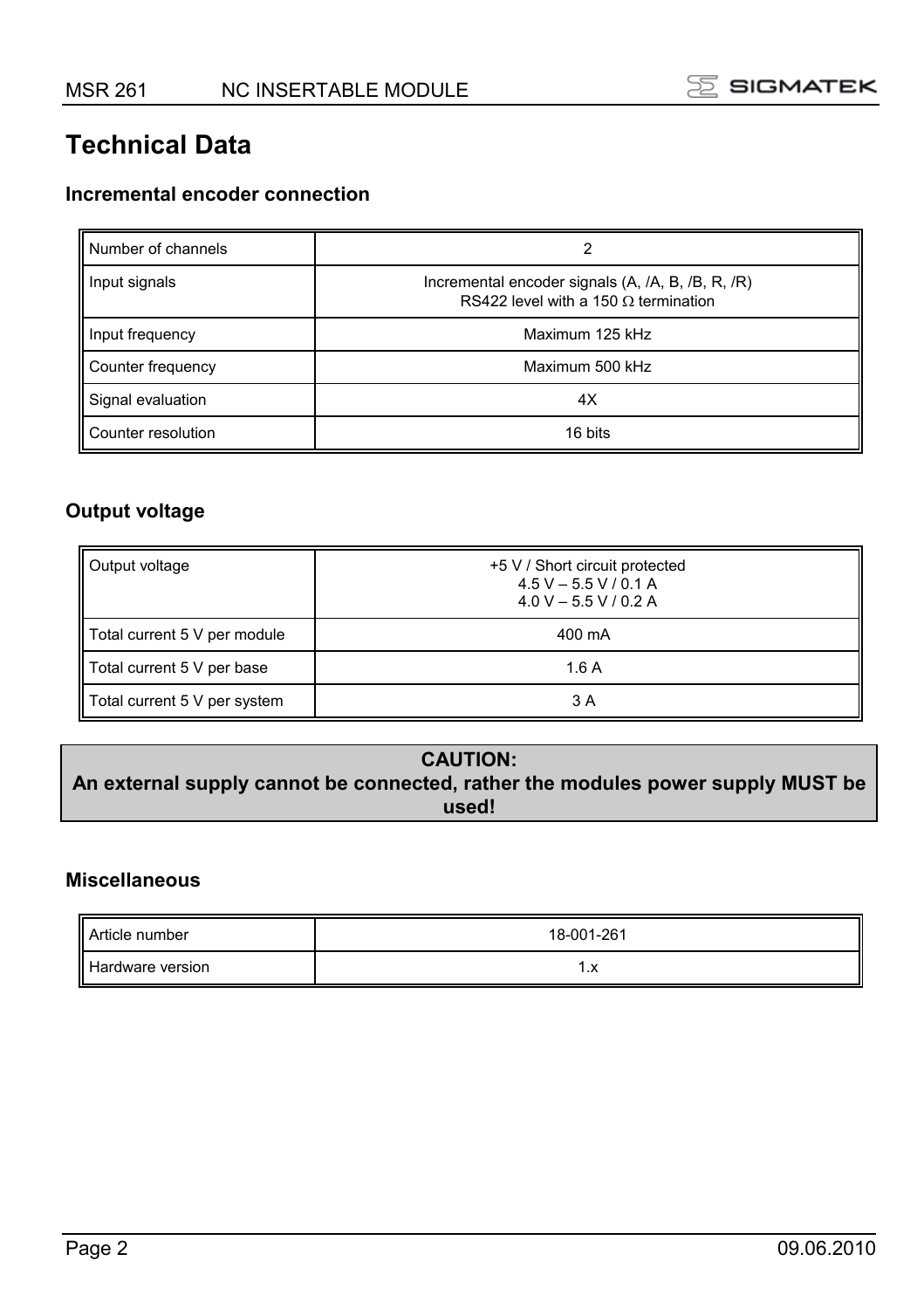#### **Environmental conditions**

| Storage temperature    | $-30 - +85$ °C                                   |                     |  |
|------------------------|--------------------------------------------------|---------------------|--|
| Operating temperature  | $0 - +60$ °C                                     |                     |  |
| <b>Humidity</b>        | 0 - 95 %, uncondensed                            |                     |  |
| <b>EMV</b> stability   | According to EN 61000-6-2:2001 (industrial area) |                     |  |
| Shock resistance       | EN 60068-2-27                                    | $150 \text{ m/s}^2$ |  |
| <b>Protection Type</b> | EN 60529                                         | IP 20               |  |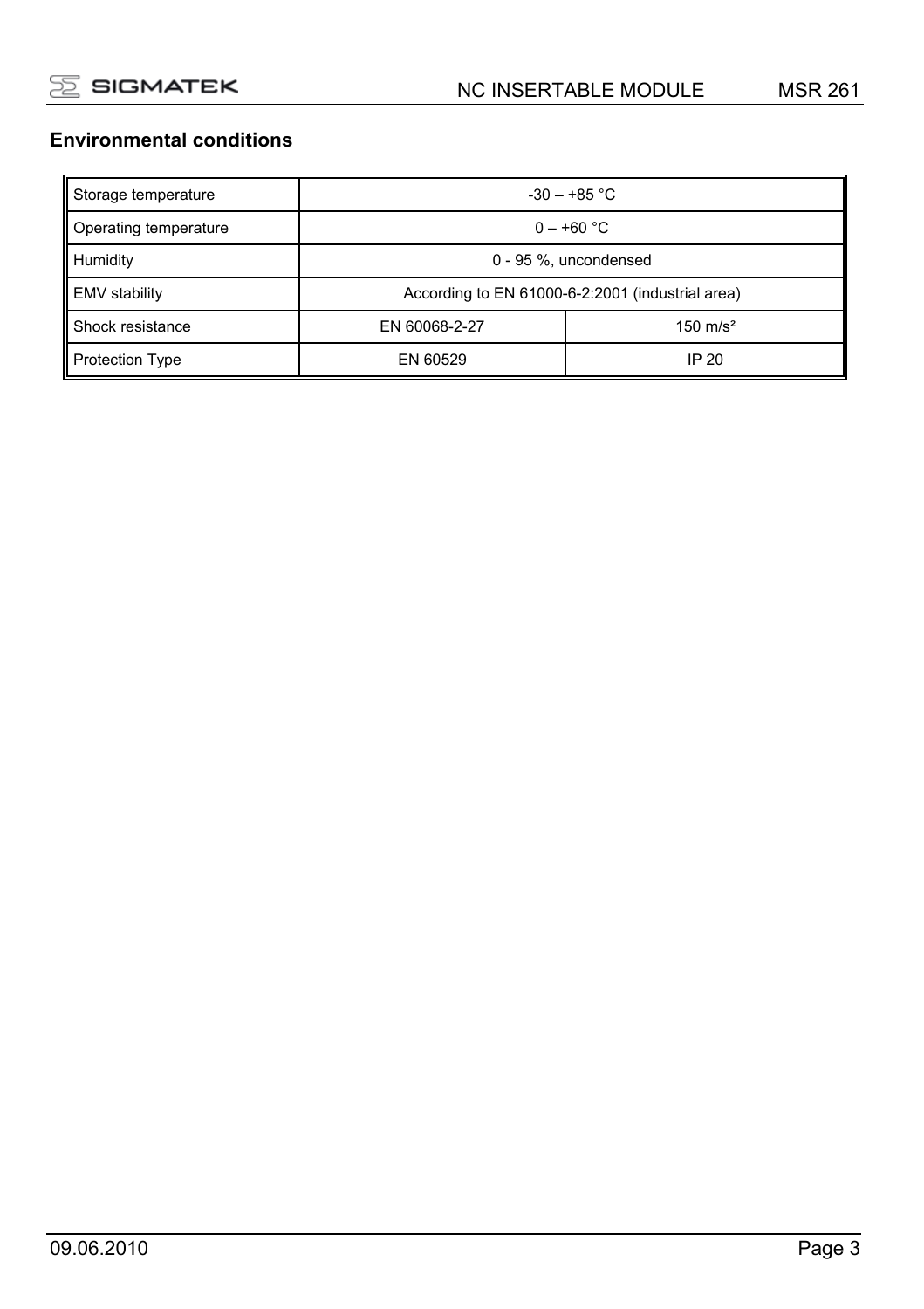

# **Mechanical Dimensions**



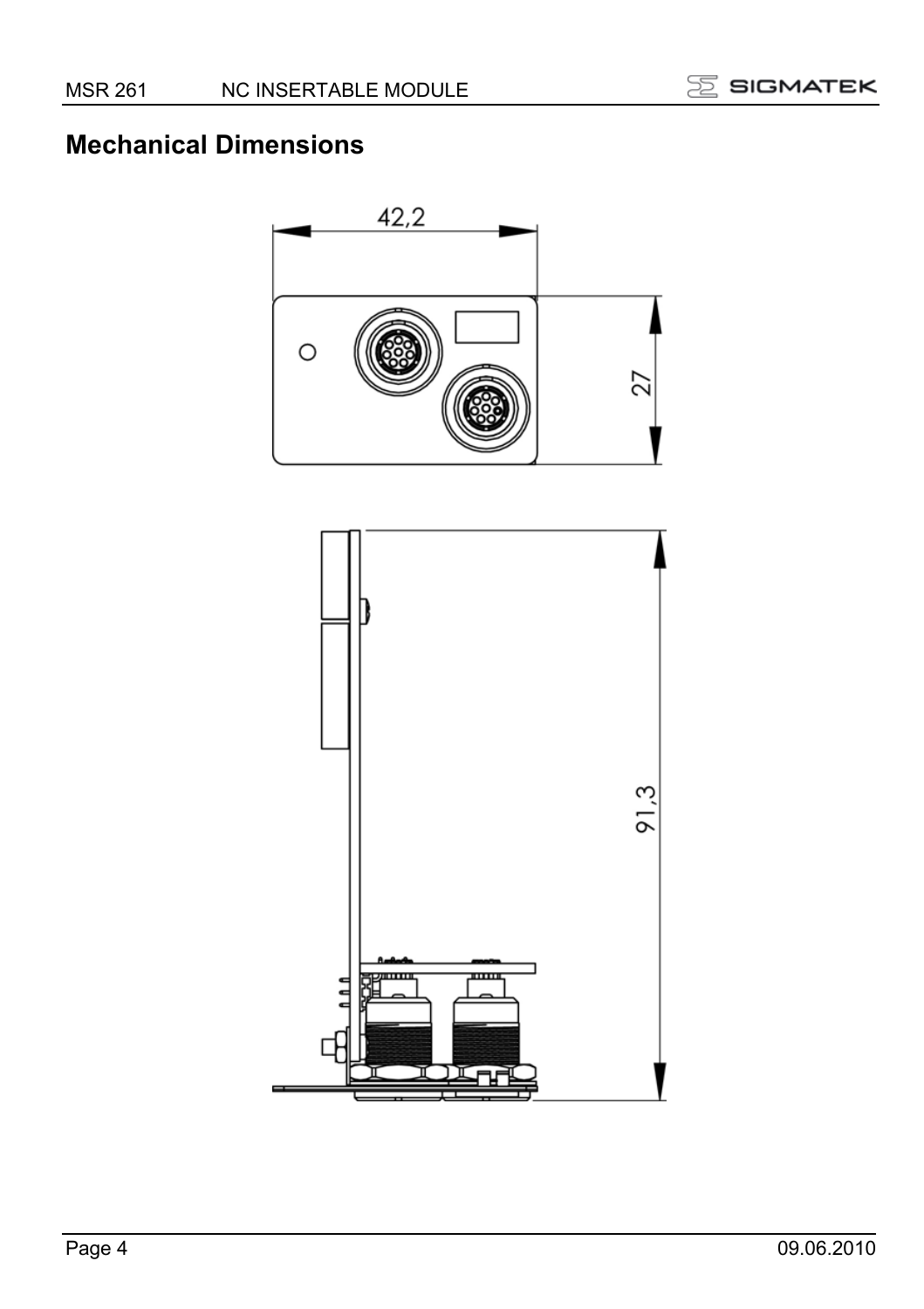

# **Connector Layout**

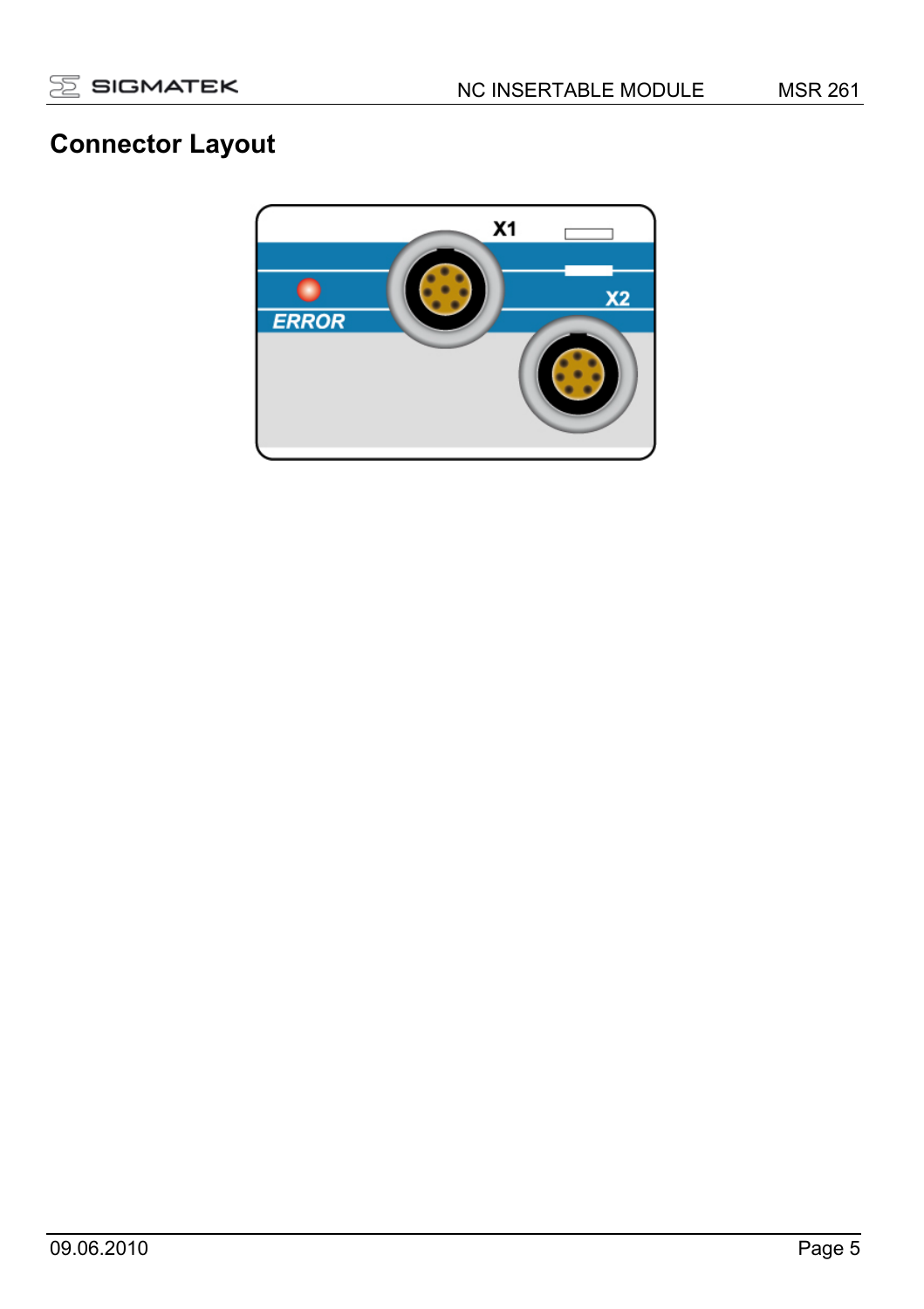г



#### **X1: NC 1**

Lemo 8-pin (EGG.1B.308.CLN)



| . | .                   |
|---|---------------------|
|   | $1A-$               |
|   | $1A+$               |
|   | $1B -$              |
|   | $1B+$               |
|   | $1R -$              |
|   | $1R+$               |
|   | <b>GND</b>          |
|   | +5 V encoder supply |

**Pin Function** 

#### **X2: NC 2**

.

Lemo 8-pin (EGG.1B.308.CLN)

|      | Pin | <b>Function</b>     |
|------|-----|---------------------|
|      |     |                     |
|      |     | $2A-2A+$            |
| $3-$ |     | $2B-$               |
|      |     | $2B+$               |
|      |     | $2R-$               |
|      |     | $2R+$               |
|      |     | <b>GND</b>          |
|      |     | +5 V encoder supply |

#### **Applicable connectors**

**X1 - X2:** FGG.1B.308.CLADxx

#### **Applicable connection marker**



Weidmüller MultiFit MF 10/5 MC CABUR Order number: 1854510000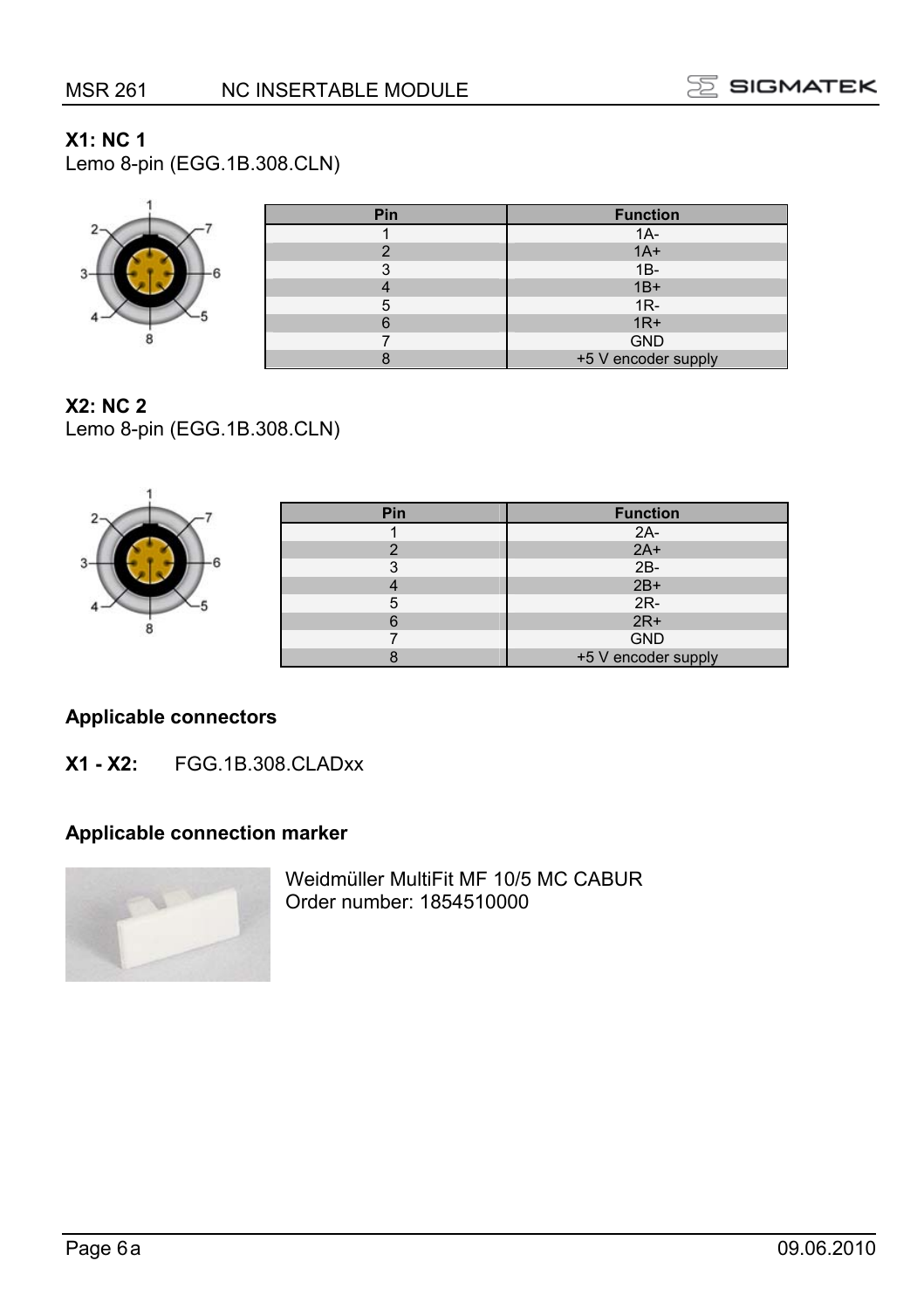

# **Status display**



| <b>LED number</b> | <b>LED</b> color | <b>Definition</b> |
|-------------------|------------------|-------------------|
|                   | RED              | Error             |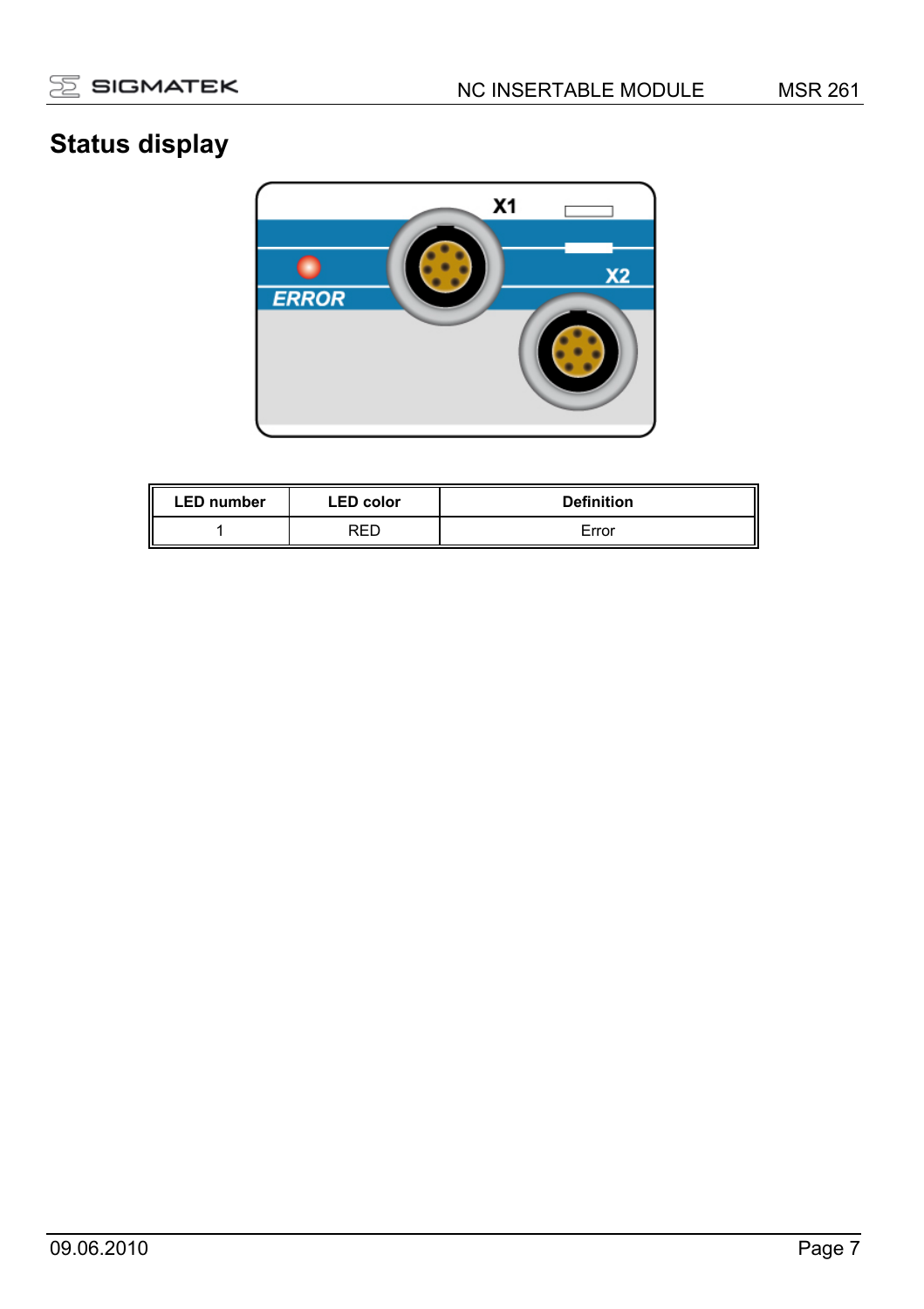

### **Wiring Guidelines**

To ensure error-free operation, a careful wiring method must be followed:

- The signal lines must be shielded.
- The shielding must be attached to the connector.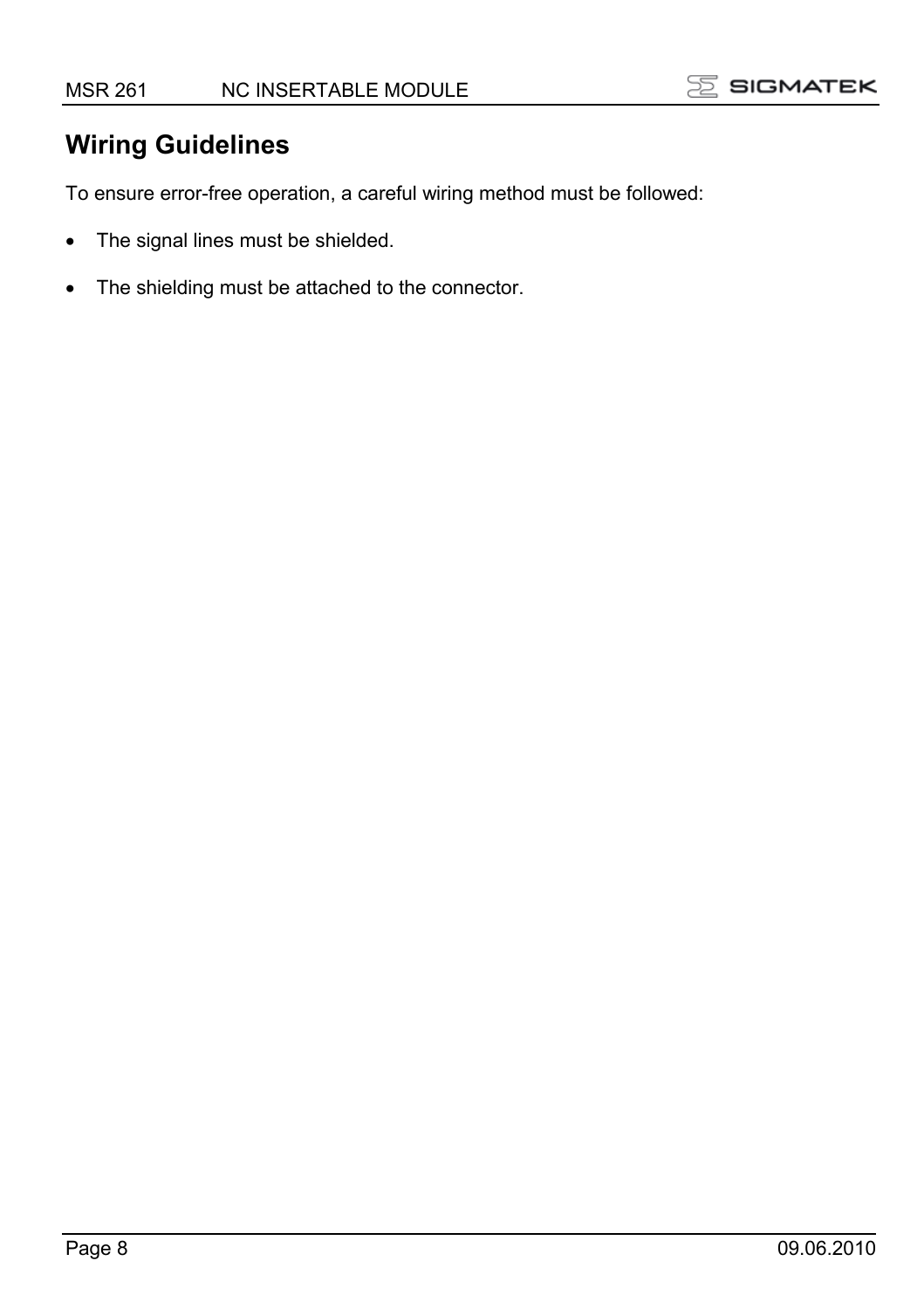# **Incremental Encoder Signals**

#### **Count-UP**



#### **Count-DOWN**



# **Reference pulse**   $\frac{\mathsf{R}}{\mathsf{R}}$